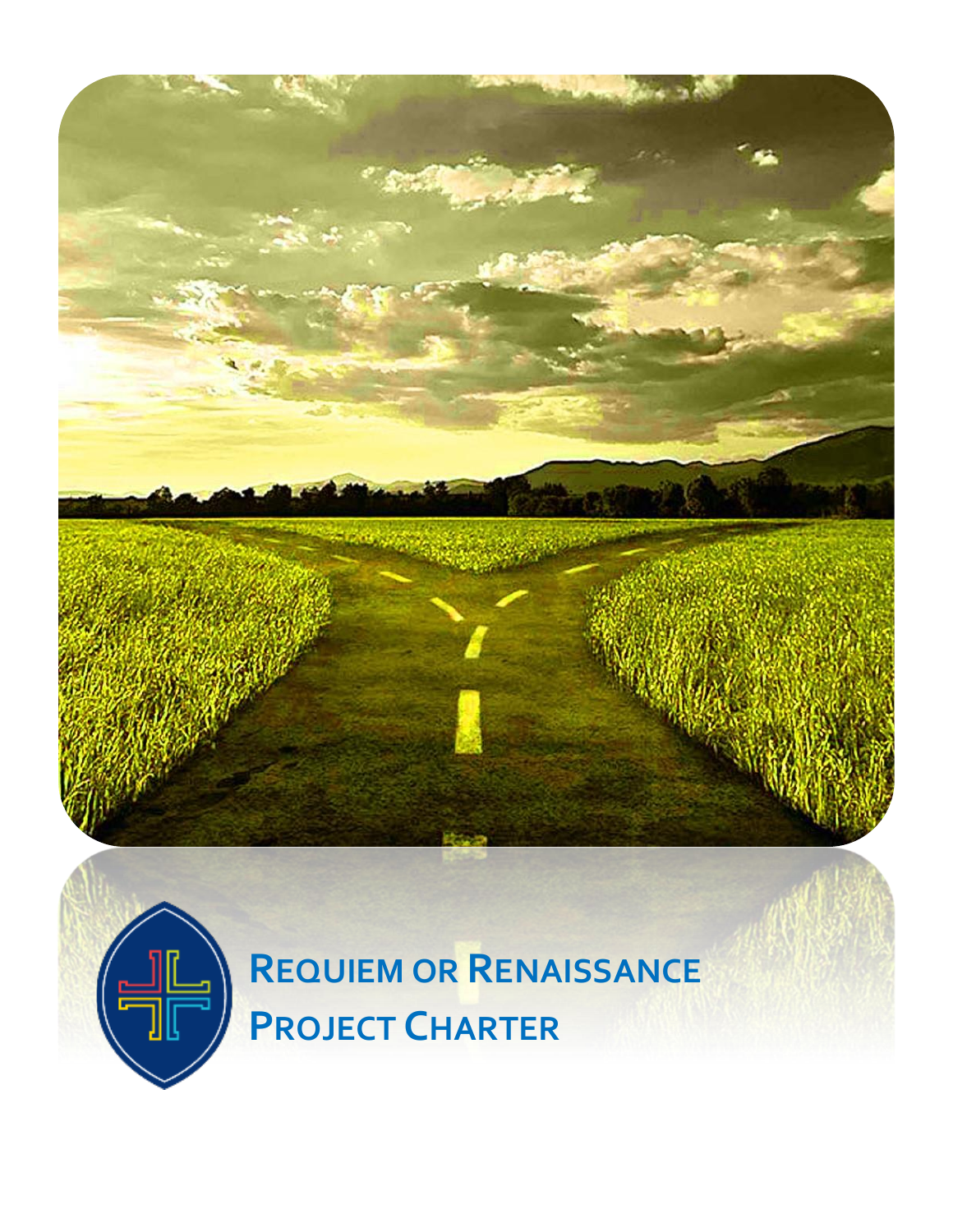## **REQUIEM OR RENAISSANCE PROJECT CHARTER**



BY THE REV. CANON WHITNEY RICE, CANON FOR EVANGELISM & DISCIPLESHIP DEVELOPMENT **FALL 2021**

## **INTRODUCTION: THEOLOGICAL FRAME**

#### *Why are you sleeping? --Luke 22:46*

Average Sunday attendance: down. Average membership numbers: down. Yearly pledge income: down. The statistics don't lie. For the past forty years, and accelerating like a train down a mountain for the last twenty, the Episcopal Church and indeed the entire Christian mainstream has been losing strength, losing growth, losing life. If you asked an average American, "What's an Episcopalian?" they would have no idea if it was a geological age or a specific kind of hedge fund.

This decline toward death has led to a deep underlying anxiety in our churches. We have been sitting by the hospital bed of our dying church, mourning it and blaming ourselves for its failure.

But there are two distinct options here. There is death that ends in death, as in, end of story, here lies the Episcopal Church, crumbled to dust and irrelevance. And then there is death that leads to resurrection. That is a death freely entered into, an embrace of the Cross that is undergirded by the knowledge that God will call us into and through this death into new life.

The point of openly acknowledging the decline and death of the church is not to lock the doors never to open them again. The point of embracing the death of the church is the same as it is for us as individuals—Jesus' death on the Cross was above all the source of our liberation. This is the choice that is laid before us: death leading to death, or death leading to resurrection.

Every time we embrace a death—the death of our pride, the death of our old goals, the death of our privilege, the death of our preconceived ideas of what a church should be and do, the death of our desire for "success"—we will find that resurrection is breaking forth everywhere around us. Investing in the path of death and resurrection, the

terribly difficult and joyfully liberating path of discipleship as the Body of Christ, will awaken in us a vitality that is far more compelling to seekers than all our old, selfserving, desperate, half-believed-in "strategies."

If we can embrace membership in the dying Body of Christ, we the Church can know the joy of being the resurrected Living Body of Christ. All we have to do is take Jesus' words to heart: "Very truly, I tell you, unless a grain of wheat falls into the earth and dies, it remains just a single grain; but if it dies, it bears much fruit."

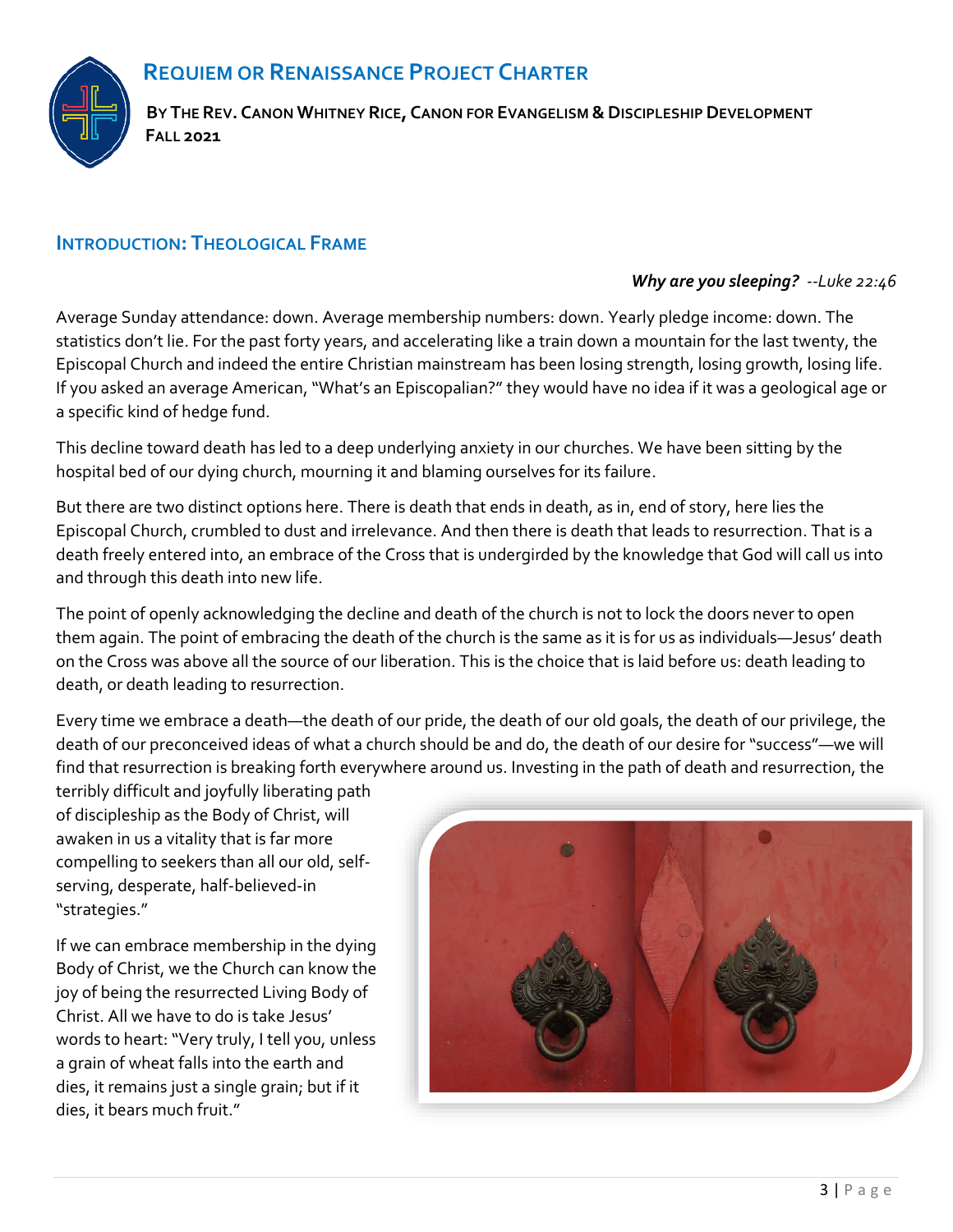## **WHAT TO DO ABOUT IT: REQUIEM OR RENAISSANCE**

#### *Do you want to be made well?* --John 5:6

Once we've named the struggle and realized that it gives us an incredible spiritual freedom, we can start to have courageous conversations about what this means and what we're called to do about it. The structured forum for this conversation to happen in the Diocese of Missouri is called Requiem or Renaissance

Requiem or Renaissance is an 18-month discernment and skills-building program for all congregations currently receiving diocesan financial aid. Prior to this point, there has been no accountability structure for the funds dispensed to aided congregations. This is not only a disservice to the diocesan household whose pledges help support these congregations, but it is unfair to the congregations themselves in that they receive no support or training in how best to use the financial resources we entrust to them as part of the constellation of their life and ministry.

In this program, our aided congregations will enter a discernment process that will help them determine God's call to them: to a Requiem, a holy ending of this congregation's ministry in this location at this time, or a Renaissance, a church re-plant with a new vision. As they are discerning, they will build skills to live out the call they articulate.

Any and all outcomes are on the table, from starting from scratch with house church meetings, to closing and selling buildings, to collaborating with other ministries or secular partners to revitalize, and no doubt many other possibilities we can't imagine yet. We want our congregations to walk into their futures with eyes wide open and clear self-determination—not be forced into fewer and fewer options by declining money and membership.

*Both* the Requiem path and the Renaissance path are intended to lead to resurrection—but just as in the gospels, the resurrected Body of Christ will probably look unfamiliar and different from what we used to know and what we expected to see.

*Where is your faith?* --Luke 8:25

## **OBJECTIVES**

- Guide congregations to self-reflect in terms of the congregational lifecycle
- Equip them to be proactive about their future
- Walk with them as they discern their next steps
- Equip them for leadership in a time of transition
- Create cohorts of connection across congregations

#### **TIMELINE**

- January 2022 launch
- Meets for 18 months, one full day once a quarter

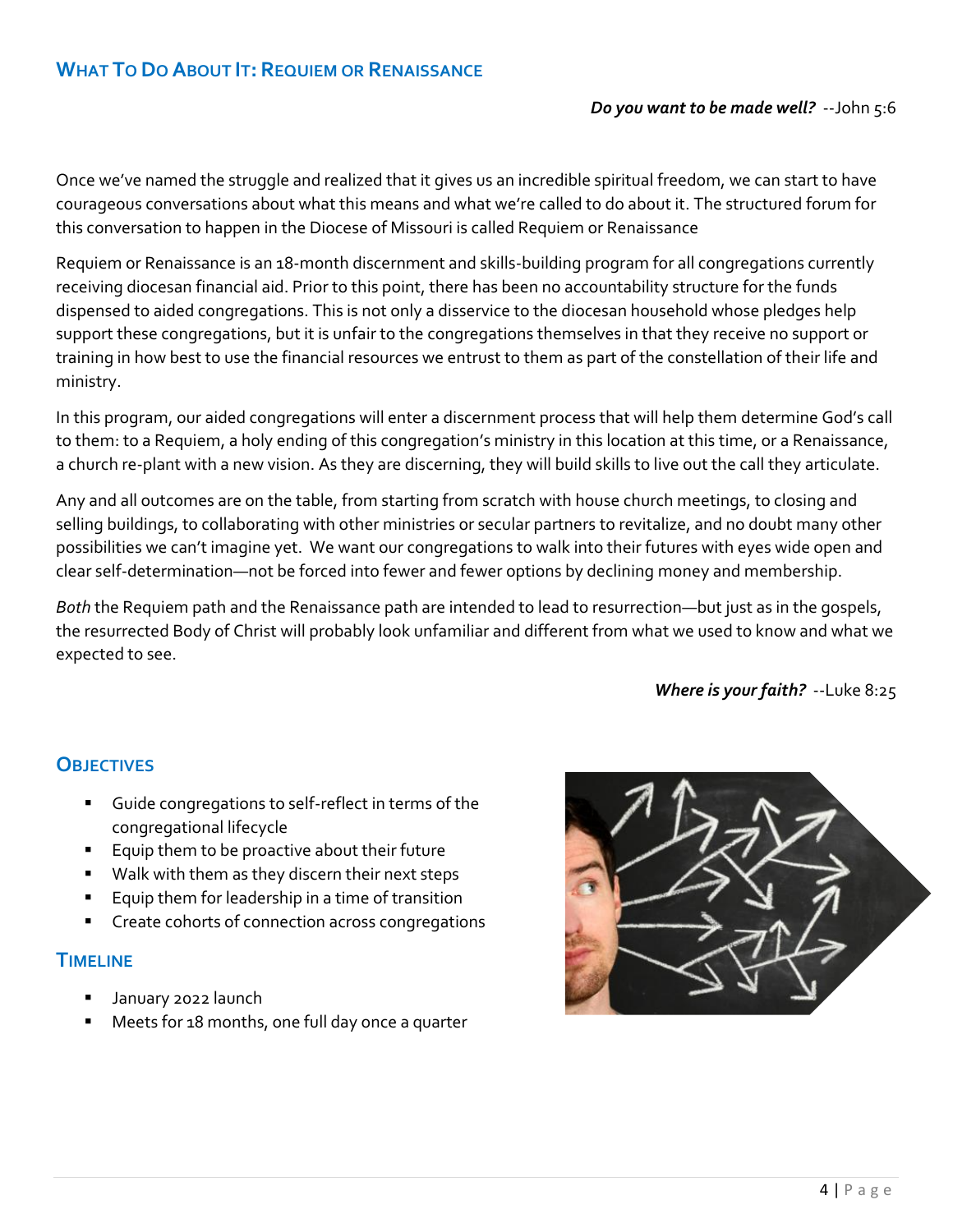#### *For which of you, intending to build a tower, does not first sit down and estimate the cost, to see whether he has enough to complete it?* --Luke 14:28

## **METHODOLOGY**

- Congregations form a team: clergy plus  $4-5$  lay leaders from the parish
- Hybrid, each congregational team decides whether they will participate in person or virtually
- Rotate hosting for in-person among 4 tech hubs
	- o Christ Church Cathedral
	- o Trinity Hannibal
	- o Christ Church Cape Girardeau
	- o Calvary Columbia
- Day-long sessions with homework in between
- Teams go on a discernment retreat at the year mark, after which they meet with the Bishop for consultation and then move toward Requiem or Renaissance
- **•** Program concludes with celebration of this work and all the ministry of these congregations
- Organized and led by Canon for Evangelism & Discipleship Development, with additional facilitation from clergy and lay leaders primarily but not exclusively in the Diocese of Missouri

## **STRUCTURE**

- **■** Introductory Zoom meeting w/Bishop and Canon for Evangelism & Discipleship Development
- **EXE** Teams set quantitative and qualitative goals
- **EXECT:** First 12 Months: Discernment
- Last 6 Months: Requiem Track or Renaissance Track
- First part of the day: Large group meeting with content
- Second part of the day: team meetings to set goals/discuss progress
- 3 months post-program follow-up from Requiem or Renaissance team

*Did I not choose you?* --John 6:70

# **TOPICS/CONTENT**

- Congregational Discernment
- **E** Lifecycle of a Congregation
- Congregational Snapshot: Data on You
- Defining Requiem and Renaissance
- **Missional Community**
- **E** Creation of Criteria for a Holy Ending or a Replant
- Spiritual Practices incl. Rule of Life
- **E** Community Listening
- Parallel Development
- Stewardship, incl. Stewardship of Buildings
- **Experimental Ministry**
- Church Conflict Fire Insurance: Adaptive Leadership in Changing Systems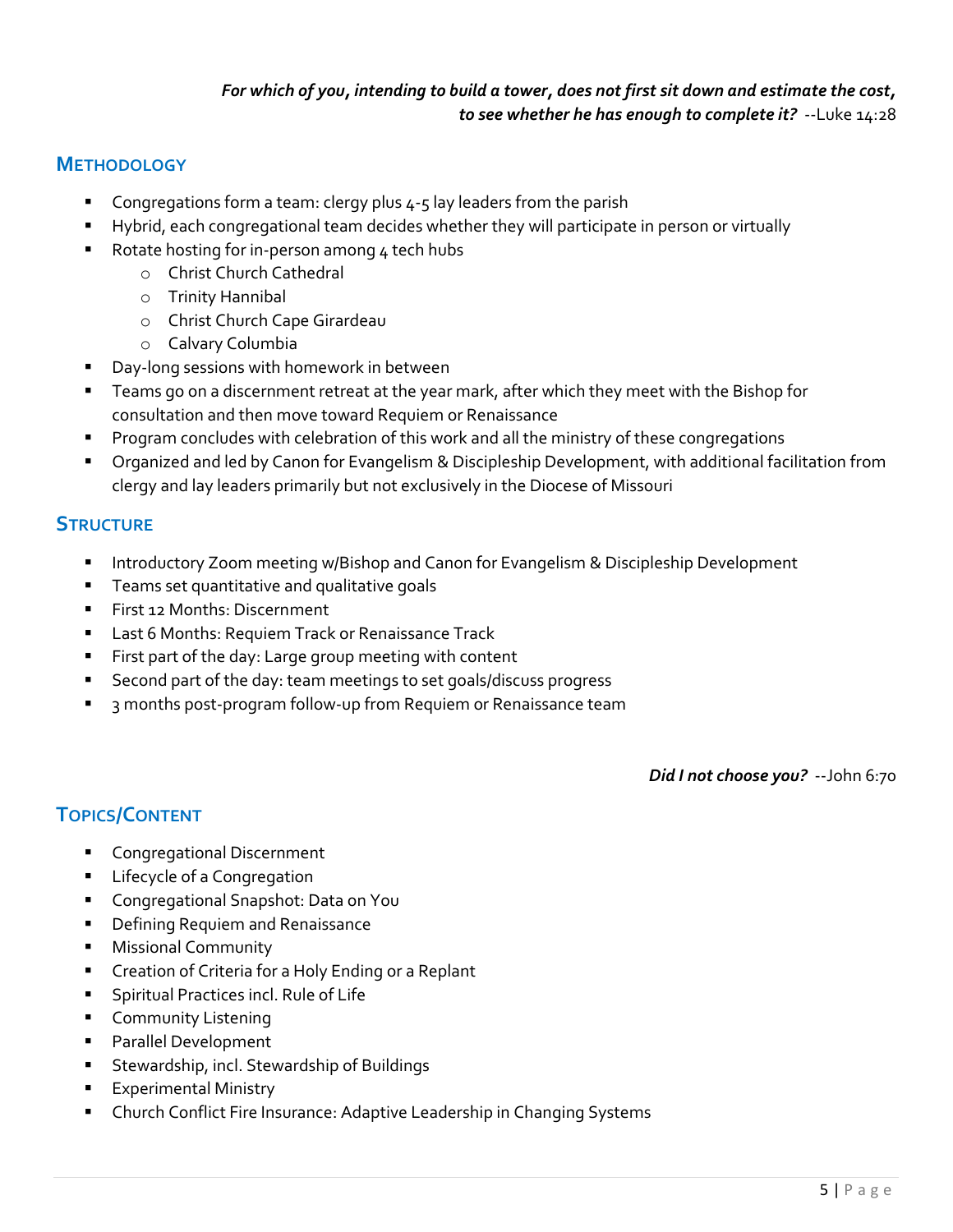

#### **Requiem Track**

- What is a Holy Ending?
- Documenting History
- Tending to Grief and Loss
- Celebrating the Saints of Before
- Searching for Whom to Seed
- Handing Over the Keys

#### **Renaissance Track**

- Models for Renaissance
- **Exangelism**
- Church Planting Principles/Techniques
- **E** Spiritually Rooted Stewardship
- **EXECOMMUNITY Engagement**
- **E** Getting Things Off the Ground: Project Management

#### *When I sent you out without a purse, bag, or sandals, did you lack anything?* --Luke 22:35

#### **MILESTONES AND METRICS**

#### Quantitative

- 100% participation by parishes on diocesan aid
- All participants complete all parochial documentation on time

#### **Qualitative**

- Clear sense of God's call for their future
- **EXEL SUPPORTED And CONNECTED to the diocesan household**
- Tools to live out their discernment
- Renewed sense of energy and possibility
- Deeper connection to faith and faith community
- Deeper engagement with town/city/county

#### **EXPENSES**

- Food/Snacks/Hospitality
- Facilitator Stipends/Mileage
- Tech
- **•** Print materials

#### **FUNDING**

- **E** Discipleship Development budget
- **Registration fees**